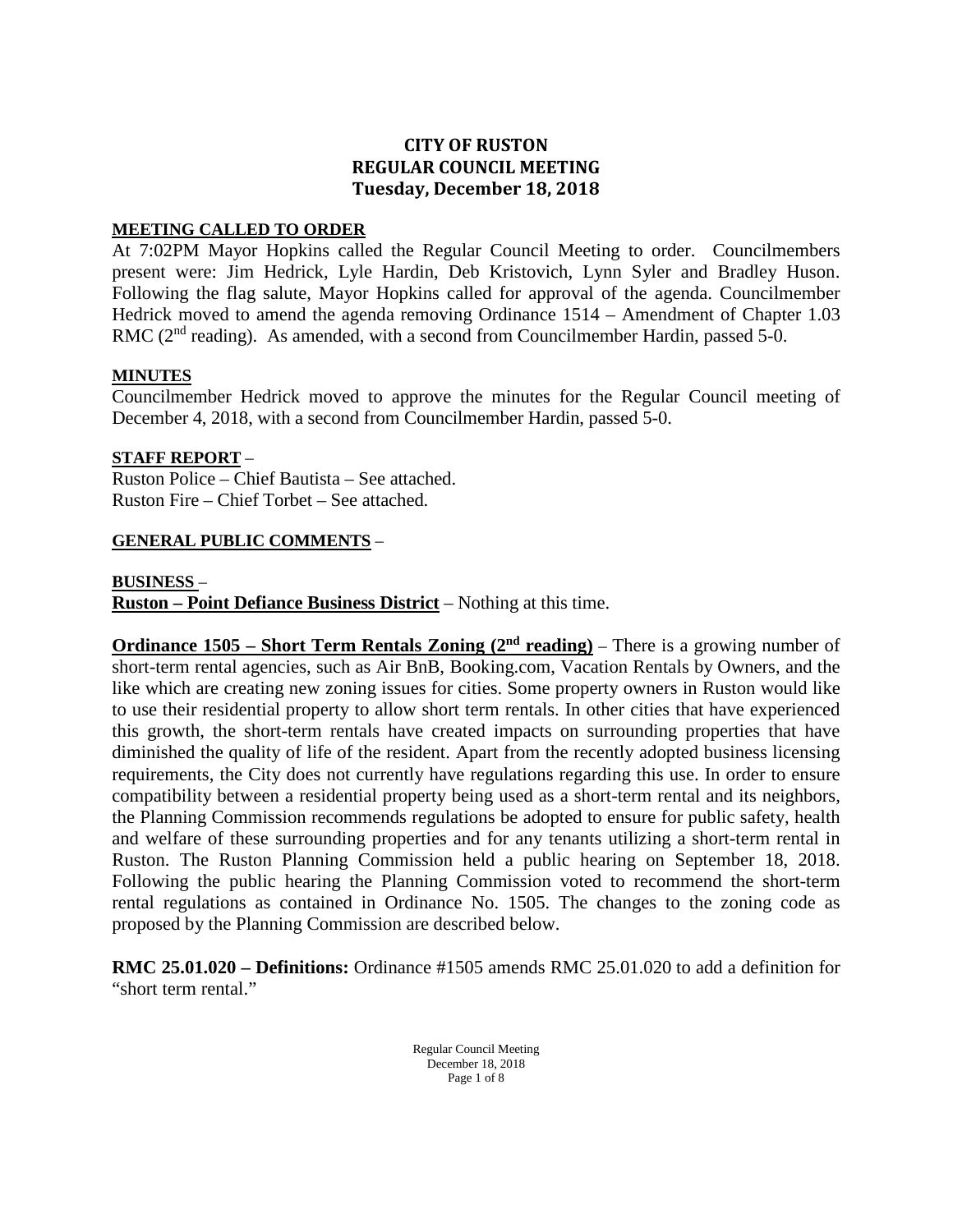**RMC 25.07.020 – Land Use Matrix:** A line is added to the land use matrix for short term rentals reflecting that the use is permitted in the COM and COM-P zones and a conditional use in the residential zones. A footnote #10 is also added to reference the new Chapter 25.10 RMC which sets forth the regulations on short term rentals.

**New Chapter 25.010 RMC:** A new chapter is added to the Ruston Zoning Code to establish the regulations applicable to short term rentals. These regulations include such items as business licensing requirements, occupancy limits, parking requirements, a limitation of one unit per property, garbage, signage, complaint procedures, and permit revocation procedures.

# **1. Additional Information Requested by the Council.**

On November 6, 2018, the City Council considered the Planning Commission's draft Short Term Rental (STR) ordinance and directed staff to complete additional research prior to taking action. Staff proceeded to search several online vacation rental sites such as AirBnb, HomeAway and VRBO, to determine where existing rentals exist in Ruston. Staff also researched existing utility and permit records to determine where existing Accessory Dwelling Units (ADU) exist. This information was then combined onto a single map showing all STR's (both approved and not approved), and all ADU's. The results include 31 Accessory Dwelling Units, 5 unapproved Short-Term Rentals and 1 approved Short-Term Rental unit. The attached map contains this information. In addition, the Council suggested changes to ensure that there are not too many short-term rentals opened in Ruston due to the impact on neighbors and on the hotel business. The attached updated ordinance seeks to meet those goals.

# **2. Revisions to Ordinance #1505 following First Reading.**

Staff updated the land use matrix to indicate that STR's are permitted as a conditional use in the RES, COM and COM-P zones. The earlier version had the STR and outright permitted in commercial zones. The ordinance was also updated RMC 25.10.010(j) as follows:

**j. One Unit per Property.** On properties containing both a residential dwelling and an accessory residential dwelling, only one residential structure may be rented out as a short-term rental, but not both.

**j. Accessory Dwelling Unit Approval Required.** Short Term Rental units may only be permitted within an approved Accessory Dwelling Unit. The property owner must reside on premises and may rent out either the primary unit or the Accessory Dwelling Unit, but not both. Short Term Rental unit and Accessory Dwelling Unit permit applications may be processed concurrently.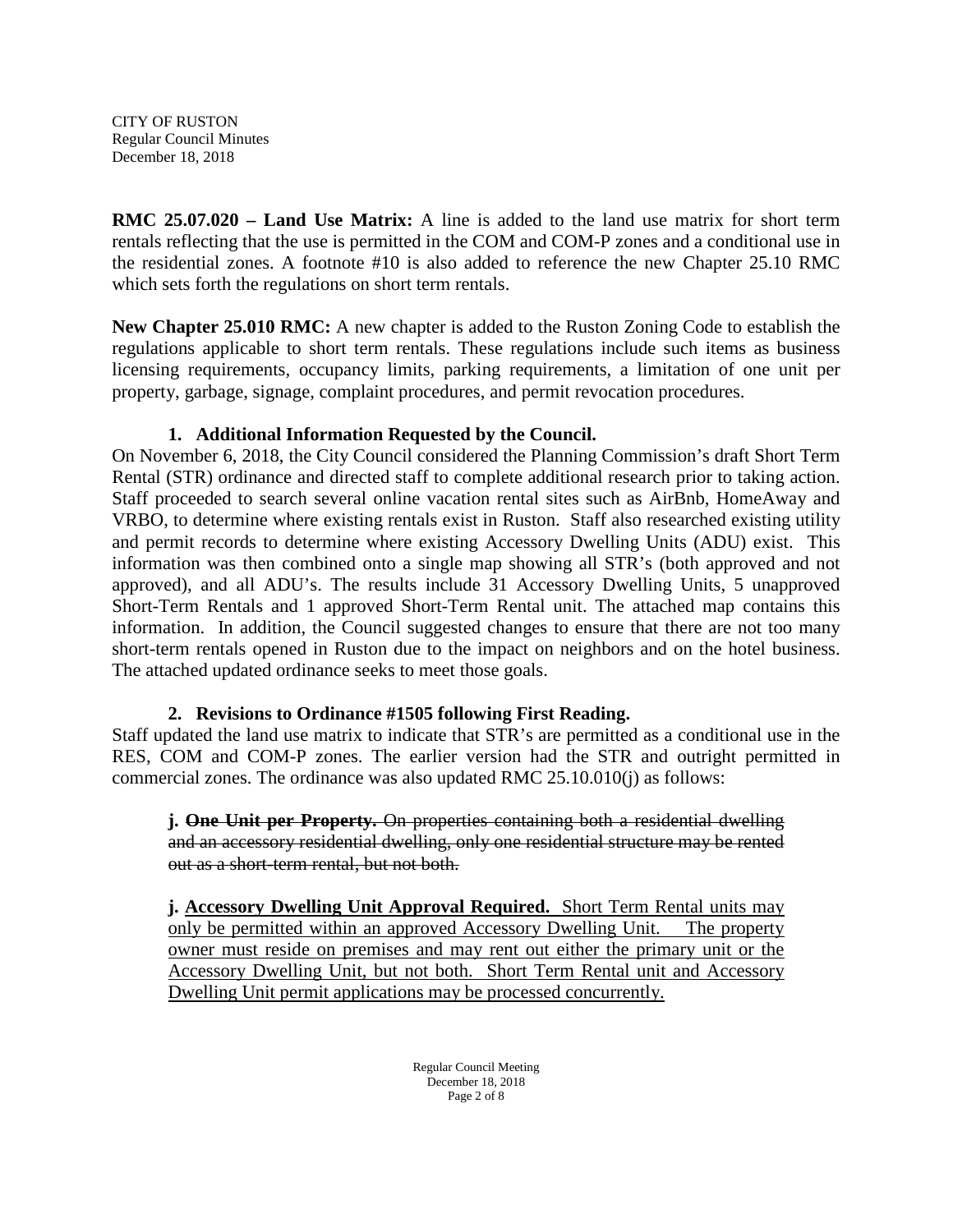### **3. Additional Questions for Council to Consider.**

In addition to considering the proposed revisions, Council should deliberate on the following issues:

1) Should STR's be limited to ADU's only, or is it acceptable to allow the primary residence to be rented out, with the owner occupying the ADU instead?

*(The ordinance is currently written to allow either the ADU or the main residence to be rented provided the owner occupies one of these.)*

2) Based on the quantity and location of ADU's shown on the map, does the Council want to limit the total quantity of allowable units? City-wide? By block?

*(The ordinance as currently written does not contain this limitation.)*

If additional changes are needed based on the discussion of the above, Council should provide direction to the staff for such further revisions. A study session is scheduled for 6PM on February 5, 2019 and Ordinance 1505 will be brought back for third reading at Council meeting on February 5, 2019.

**Ordinance 1515 –YE2019 Budget (3<sup>rd</sup> reading)** – In accordance with State law, the Mayor of the City of Ruston completed and placed on file with the City Clerk-Treasurer a proposed budget and estimate of the amount of monies required to meet the public expenses, interest, reserve funds, and expense of government of the city of Ruston for the fiscal year ending December 31, 2019. The Council is required to adopt its budget ordinance prior to January 1, 2019. The City Council Budget consideration schedule for Fiscal Year 2019 is as follows (current place in this process is show by an arrow):

| Mayor's Budget Message to Council:               | November 20, 2018             |
|--------------------------------------------------|-------------------------------|
| Council discussion of revenue sources:           | October 15 & November 6, 2018 |
| <b>Public Hearing on Proposed Budget:</b>        | December 4, 2018              |
| <b>Public Hearing on Revenue Sources:</b>        | November 6, 2018              |
| Budget Discussion #1:                            | November 20, 2018             |
| <b>Budget Discussion #2:</b>                     | December 4, 2018              |
| <b>Budget Discussion #3:</b>                     | <b>December 18, 2018</b>      |
| Adoption of Tax Levy:                            | November 6, 2018              |
| <b>Adoption of Final Annual Budget for 2018:</b> | <b>December 18, 2018</b>      |

Prior to budget adoption, the City Clerk will have fully complied with state law by publishing notice of the availability of the budget for public review and publishing notice of the required public hearings on the City's proposed tax levy (November  $6<sup>th</sup>$ ) and budget (December  $4<sup>th</sup>$ ). The Final Budget's beginning balance is \$4,268,653 plus taxes, license fees, service charges, fine, forfeitures and other revenues totaling \$3,877,322.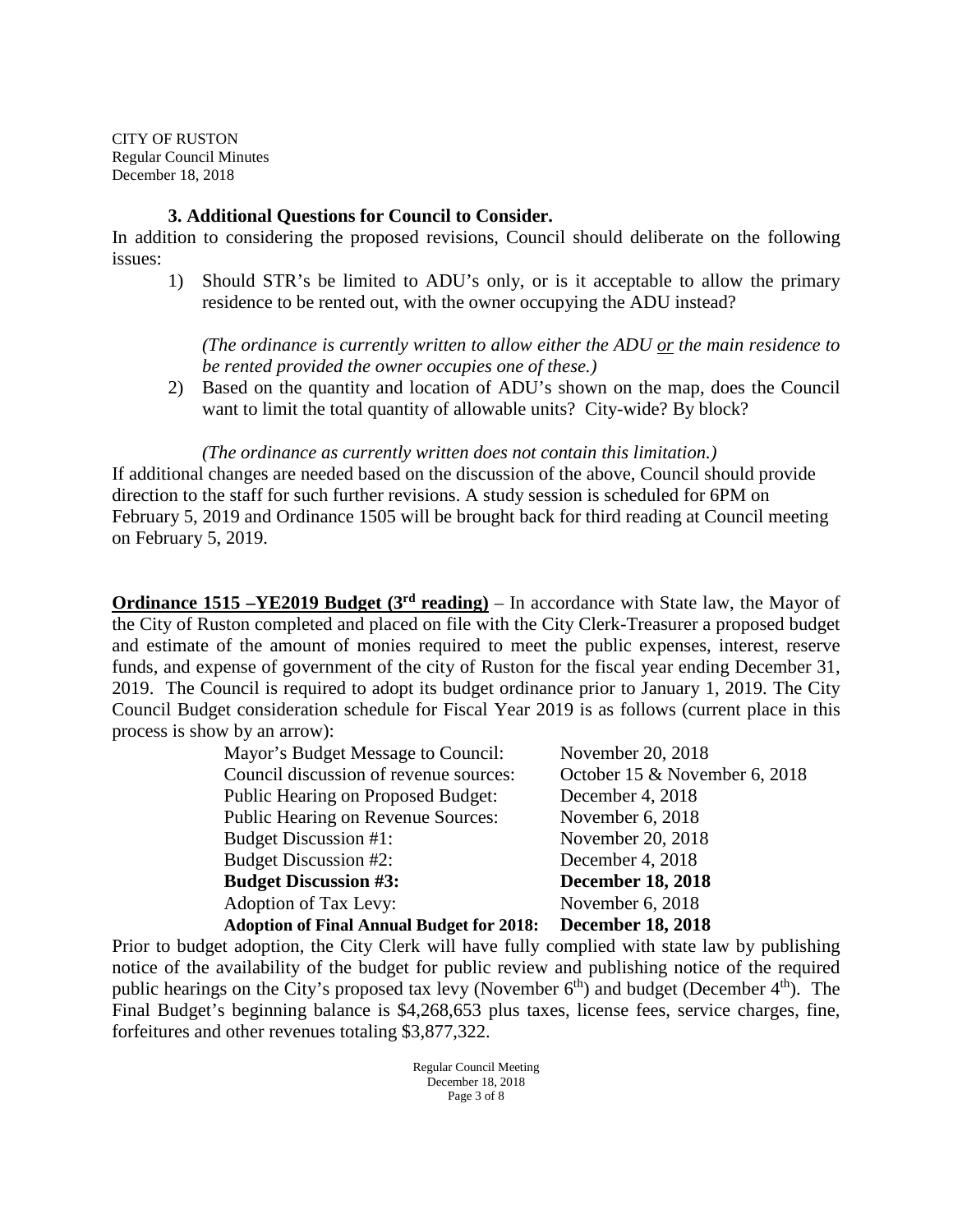# CITY OF RUSTON

Regular Council Minutes December 18, 2018

Adding the inter-fund transfer(s) of \$500,000 are combined in the Final Budget for a total expenditures and ending balances amount of \$8,645,975. The totals of estimated revenues and appropriations for each separate fund and the aggregate totals for all such funds combined are set forth below:

| <b>Fund Name</b>                    | <b>Resources</b> | <b>Uses</b> |
|-------------------------------------|------------------|-------------|
| Fund 001 - General Fund             | \$1,761,690      | \$1,761,690 |
| Fund 005 - Surplus Real Estate      | \$1,550,864      | \$1,550,864 |
| Fund 101 - City Street Fund         | \$478,400        | \$478,400   |
| Fund 102 - Equipment Reserve        | \$0              | \$0         |
| Fund 105 - Street Reserve           | \$108,000        | \$108,000   |
| Fund 110 - Winnifred Street         | \$1,000          | \$1,000     |
| Fund 301 - Capital Construction     | \$426,400        | \$426,400   |
| Fund 401 - Electric Utility         | \$967,800        | \$967,800   |
| Fund 402 - Electric Utility Reserve | \$270,000        | \$270,000   |
| Fund 403 - Sewer Utility            | \$1,460,000      | \$1,460,000 |
| Fund 404 - Sewer Reserve            | \$373,000        | \$373,000   |
| Fund 405 - Garbage Utility          | \$367,800        | \$367,800   |
| Fund 406 - Garbage Utility Reserve  | \$67,000         | \$67,000    |
| Fund 407 - Storm Sewer Utility      | \$258,000        | \$258,000   |
| Fund 410 - Sewer Capital Projects   | \$182,000        | \$182,000   |
| Fund 622 - WR Rust Playfield        | \$37,921         | \$37,921    |
| Fund 623 - Electric Meter Deposits  | \$117,800        | \$117,800   |
| Fund 624 - School Building          | \$218,200        | \$218,200   |
| Total                               | \$8,645,975      | \$8,645,975 |

Regular Council Meeting December 18, 2018 Page 4 of 8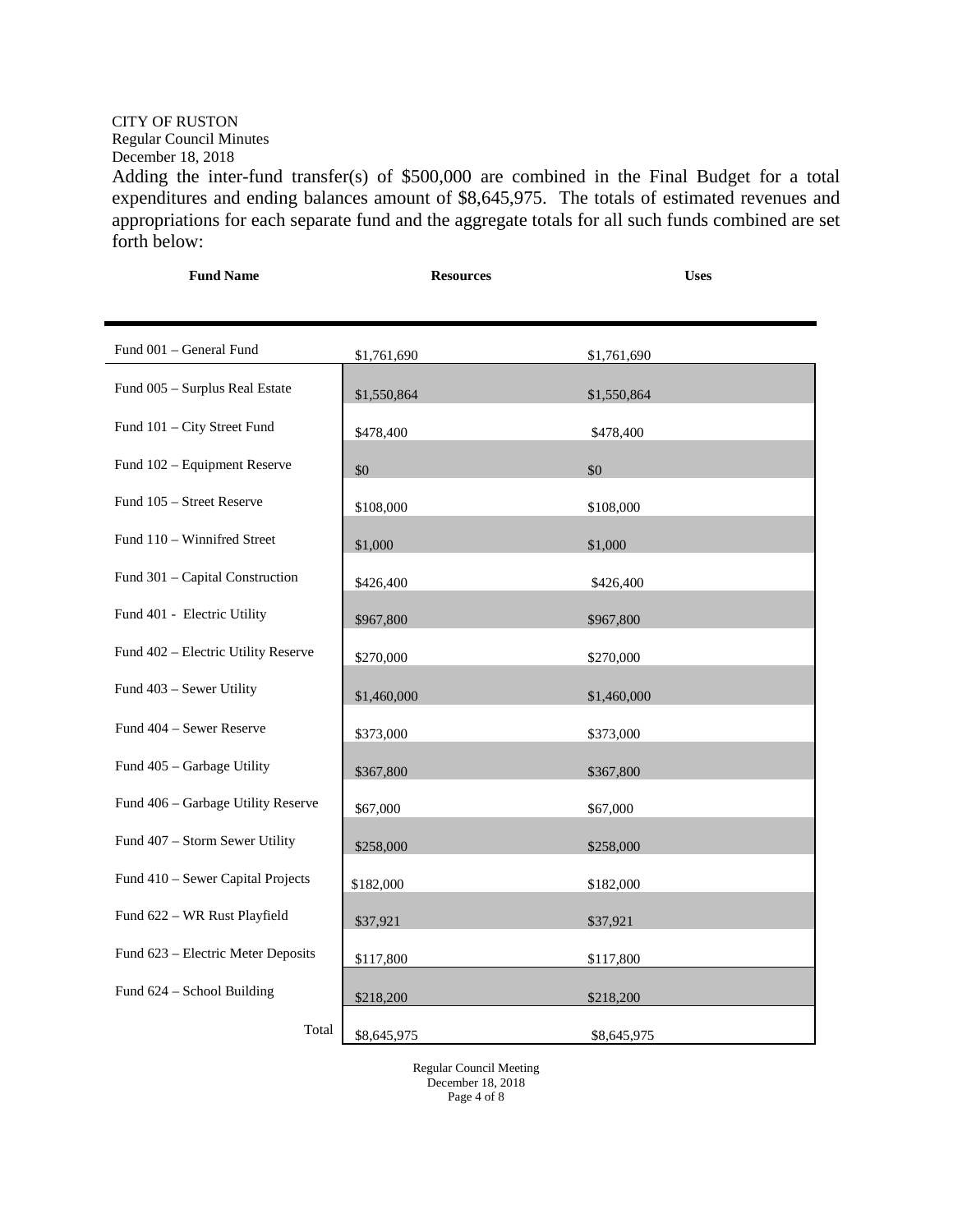<span id="page-4-0"></span> $\overline{a}$ 

The Public Hearing was held on for December 4, 2018. All required legal steps have been fulfilled and passage of the budget is now appropriate. The City is required to pass the budget before the end of this calendar year.Councilmember Hedrick moved to approve Ordinance 1515, with a second from Councilmember Hardin, passed 5-0.

**Ordinance 1516 – Granting Point Ruston Street Vacation (2nd reading)** - On December 4, 2018 the City Council held a public hearing on the petition for street vacation filed by Point Ruston, LLC. Only the applicant testified. Following the public hearing, the Council deliberated on the application and made findings on the criteria for considering a street vacation. The Council directed that the staff amend the draft ordinance to approve the vacation. In addition, the Council supported conditioning the vacation on Point Ruston's payment of up to \$2,000 to reimburse the City for its attorney's fees in processing the application, including preparing the required legislation and attending the Council meetings where this matter is being considered. If Council adopts Ordinance #1516 approving the vacation, then once Point Ruston meets any conditions established by the Council in the Ordinance, then the City's transfer of title in the vacated property will be by the recording of a Declaration of Street Vacation<sup>[1](#page-4-0)</sup> along with recording the Ordinance granting the street vacation. This action will vest the vacated area in Point Ruston LLC as both the abutting property owner on all sides of each area of the vacation. Councilmember Hedrick moved to approve Ordinance 1516, with a second from Councilmember Hardin, passed 5-0.

**Resolution 694 – Acceptance of Ruston Way Improvements** - Point Ruston has been in the process of re-developing the 97-acre ASARCO superfund site into a mixed-use development since 2008. Half of this site is located inside the City of Ruston. The City of Ruston has approved approximately 70 permits for this project over the past 10 years, including approval of a Master Development Plan in 2008 and a Shoreline Substantial Development Permit in 2009. As part of the Point Ruston Master Development Plan, Point Ruston constructed the following new or realigned public roads: Ruston Way, Baltimore Street and the public portion of Yacht Club Road. This was performed under the permit numbers DGP 08-09 and SEP 12-05. After several years of delay and punch list compliance work, there remains only one incomplete item which is for Point Ruston to record an easement for Catch Basin #66 as well as to pay outstanding fees due.

> Regular Council Meeting December 18, 2018 Page 5 of 8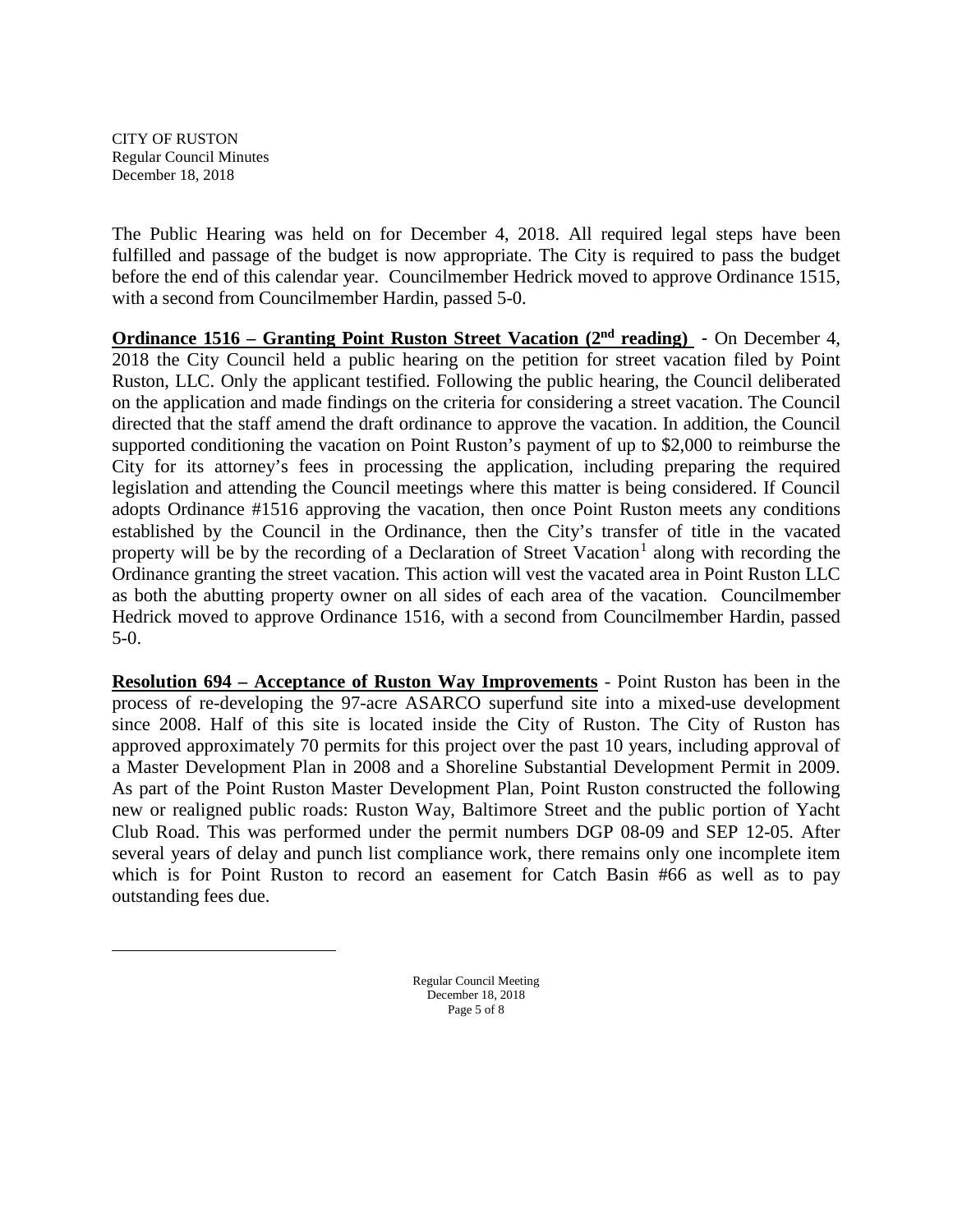The City and Point Ruston LLC have entered into a settlement agreement whereby the parties agreed that if the City Council granted the Point Ruston street vacation (VAC 17-01) and accepted the Ruston Way improvements under permit numbers DGP 08-09 and SEP 12-05, that Point Ruston would record the Catch Basin #66 Easement and pay the City of Ruston \$100,000 within ten days of those actions. The effective date of the acceptance resolution is set for December 31, 2018 provided that Point Ruston records the Easement for Catch Basin #66 with the Pierce County Auditor's Office and remits to the City of Ruston \$100,000 within 10 days of the passage of the Resolution. Assuming that occurs, then after the effective date of the Resolution, all further maintenance and operations cost of said street and public utilities improvements shall be borne by the City of Ruston. If Point Ruston does not record the easement and pay the fees, then Resolution 694 will not take effect and the staff will place it onto the January 8<sup>th</sup> Council Meeting Agenda re-consideration and repeal. There is a cost to take over maintenance and operations of these street and utilities improvements. Point Ruston will remit \$100,000 to the City within 10 days of the passage of this Resolution to cover the costs of its outstanding permit fee balances. These funds will go into the City's street improvement fund. Councilmember Hedrick moved to approve Resolution 694, with a second from Councilmember Hardin, passed 5-0.

**Resolution 695 – Renaming Winnifred Place to Argyle Place** - Winnifred Place (location shown on the attached map) has long created confusion as it is adjacent to Winnifred Street. This confusion has caused deliveries, including US Mail, to go astray. The City Council considered renaming of Winnifred Place to resolve this issue and referred this matter to the Planning Commission to consider potential new names and to then send its recommendation back to the City Council. The Council asked the Commission to consider Barbary Lane or Madrigal Lane as possibilities but did not limit the Commission to those two possibilities. The Planning Commission met on August 8, 2018 to consider the renaming. The Commission considered the two suggested names and asked staff to research other possible names, particularly those with a historical connection to the area. After conducting this research, staff returned to the Planning Commission on September 19, 2018 with the following list:

- 1. Argyle Addition (Plat)
- 2. Clarks Addition (Plat)
- 3. Budinich (Plat)
- 4. Green Street (Former street name for what is now Winnifred Street from 51st to Park Ave)
- 5. Market Street (Former street name for what is now Winnifred Street from 49th to 51st)

The Argyle Addition added lots to the City of Ruston in the vicinity of Winnifred Place, and therefore provides the most relevant local historic name.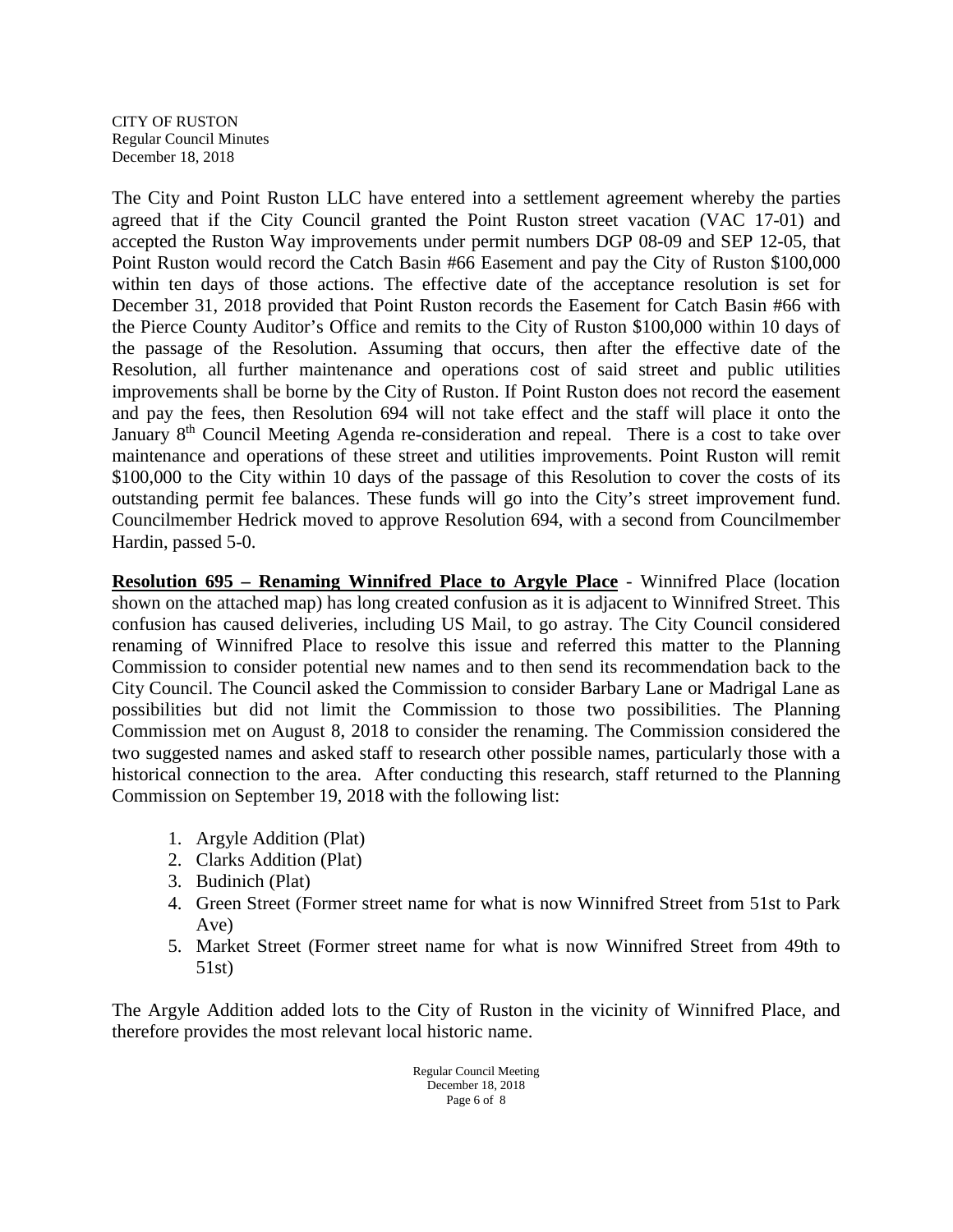On this basis, the Planning Commission found that Argyle Place added the most historic context. Therefore, the Planning Commission recommended that the Council change the name of Winnifred Place to Argyle Place. There is one property owner that needs to be notified prior to Council taking action, if the Council provided direction to move forward. The Planning Staff notified the owners and no objection to the renaming was made. The effective date for the change is proposed for March 1, 2019 to provide 90 days for the change to be made by the owner, the City and the US Post Office. Councilmember Hedrick moved to approve Resolution 695, with a second from Councilmember Hardin, passed 5-0.

**Resolution 696 – Renaming a portion of 50<sup>th</sup> Street and 50<sup>th</sup> Place - The property owner on the** Southeast corner of 50th Street and Winnifred Street contacted the City recently. That 50<sup>th</sup> Street is not considered an alley in this location has created a hardship on the property owner. Therefore, this issue was brought to the Planning Commission along with the Winnifred Place street renaming. After discussing the matter, the Planning Commission recommends that the portion of  $50<sup>th</sup>$  Street which is east of Winnifred Street where it becomes an alley be changed from  $50<sup>th</sup>$ Street to 50th Place. The Planning Staff notified the owners and no objection to the renaming was made. The effective date for the change is proposed for March 1, 2019 to provide 90 days for the change to be made by the owner, the City and the US Post Office. Councilmember Hedrick moved to approve Resolution 696, with a second from Councilmember Hardin, passed 5-0.

**MAYOR'S TIME** – The Pearl Street bulb out project was planned to move forward in 2019. Working with the City Engineer and City of Tacoma the hope is the bulb outs will divert volumes of stormwater runoff which has caused flooding along Pearl Street in the past. Mayor Hopkins thanked the City Planner for working on the Complete Street Grant of \$250,000. These funds are earmarked to extend the Winnifred Street median to the south on 51<sup>st</sup> street, placing an island as protection, so pedestrians do not have to walk into traffic in front of Don's Market. Mayor Hopkins apologized for the tardiness in the handling of the budget cycle.

#### **COUNCIL TIME –**

**Councilmember Hedrick** – Merry Christmas and Happy New Year. Go Dawgs.

**Councilmember Hardin** – Wanted clarification on the Street Vacation and outstanding fees due to the City. City Attorney Robertson explained that Point Ruston must record the Easement for Catch Basin #66 with the Pierce County Auditor's Office and remit to the City of Ruston \$100,000 within 10 days of the passage of Resolution 694. If Point Ruston does not record the easement and pay the fees, then Resolution 694 will not take effect and it will be placed on the January 2, 2019 Council Meeting agenda for re-consideration and repeal. Councilmember Hardin wanted to know if Fircrest Court would provide their own prosecutor services and Mayor Hopkins confirmed that, as part of the contract, they would.

> Regular Council Meeting December 18, 2018 Page 7 of 8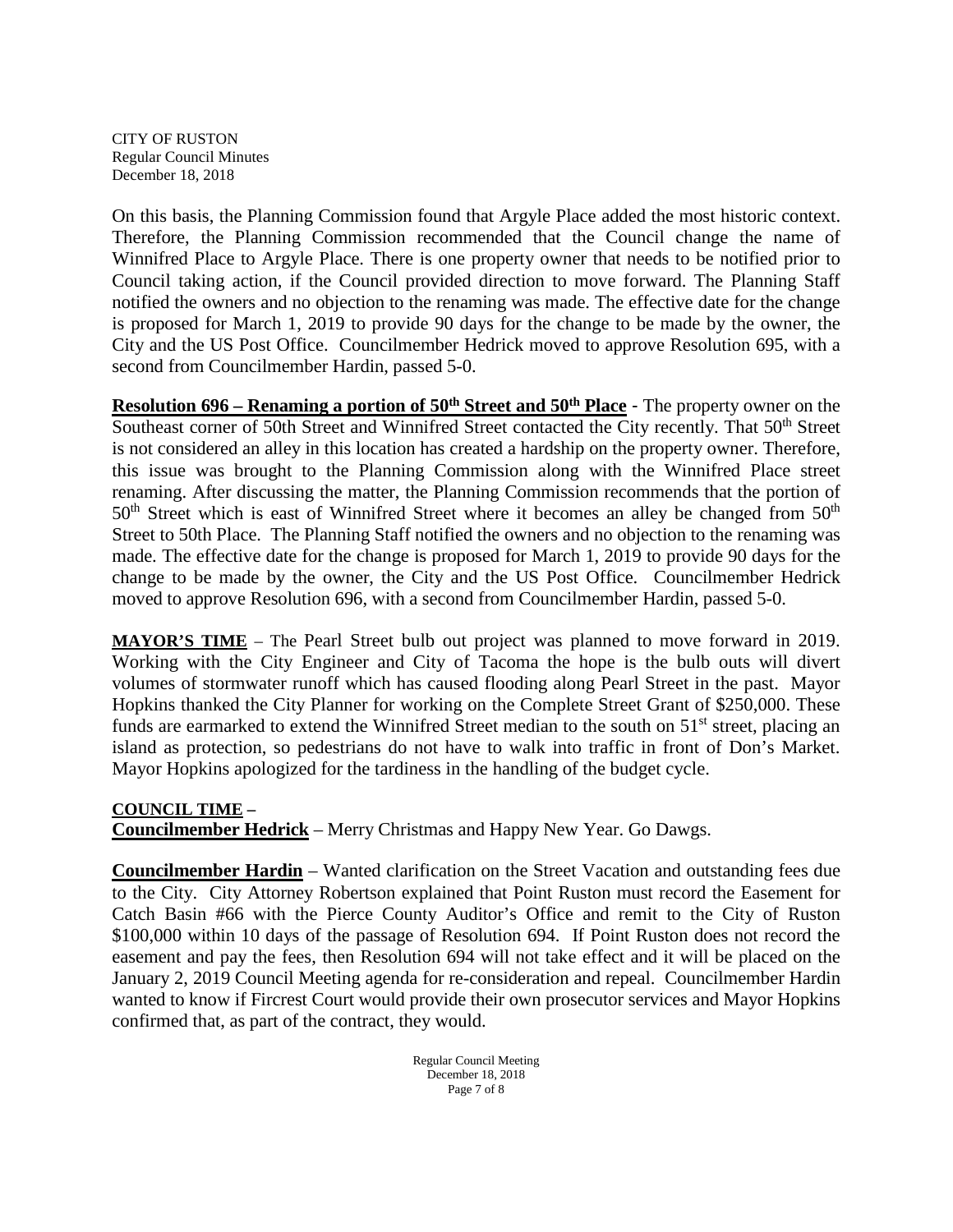**Councilmember Kristovich** – Nothing at this time.

**Councilmember Syler** – Nothing at this time.

**Councilmember Huson** – The resident requesting the renaming of Winnifred Place to Argyle Place has been directed to go to the US Post Office to work through any mail issues that may occur with the renaming to Argyle Place. Councilmember Huson noted there was no need for Mayor Hopkins to apologize for submitting the budget late. Councilmember Huson remembered, as a Councilmember fifteen or twenty years ago, he attended Council meetings where Councilmember Mary Joyce, as the head of the Finance Committee, directed the City Clerk to use one envelope with one stamp when mailing telephone bills rather than multiple envelopes and additional stamps. Councilmember Joyce also refused to pay \$125 unauthorized payment, reimbursing the Mayor at that time for painting a City truck. This kind of fiscal responsibility, on the part of the Council at that time, along with the hard work of the current Mayor, Mayor Hopkins, which has gotten the City to where it is today. The City is realizing a budget surplus and many positive things happening in our Community. Councilmember Huson expressed it was a privilege to be part of the current Council and wished all a Merry Christmas and Happy New Year.

#### **MEETING AJOURNED** -

At 8:00PM Councilmember Hedrick moved to adjourn, with a second from Councilmember Hardin, passed 5-0.

Mayor Bruce Hopkins

\_\_\_\_\_\_\_\_\_\_\_\_\_\_\_\_\_\_\_\_\_\_\_\_\_\_\_\_

ATTEST: \_\_\_\_\_\_\_\_\_\_\_\_\_\_\_\_\_\_\_\_\_\_\_\_\_\_\_\_

Judy Grams

Regular Council Meeting November 20, 2018 Page 8 of 8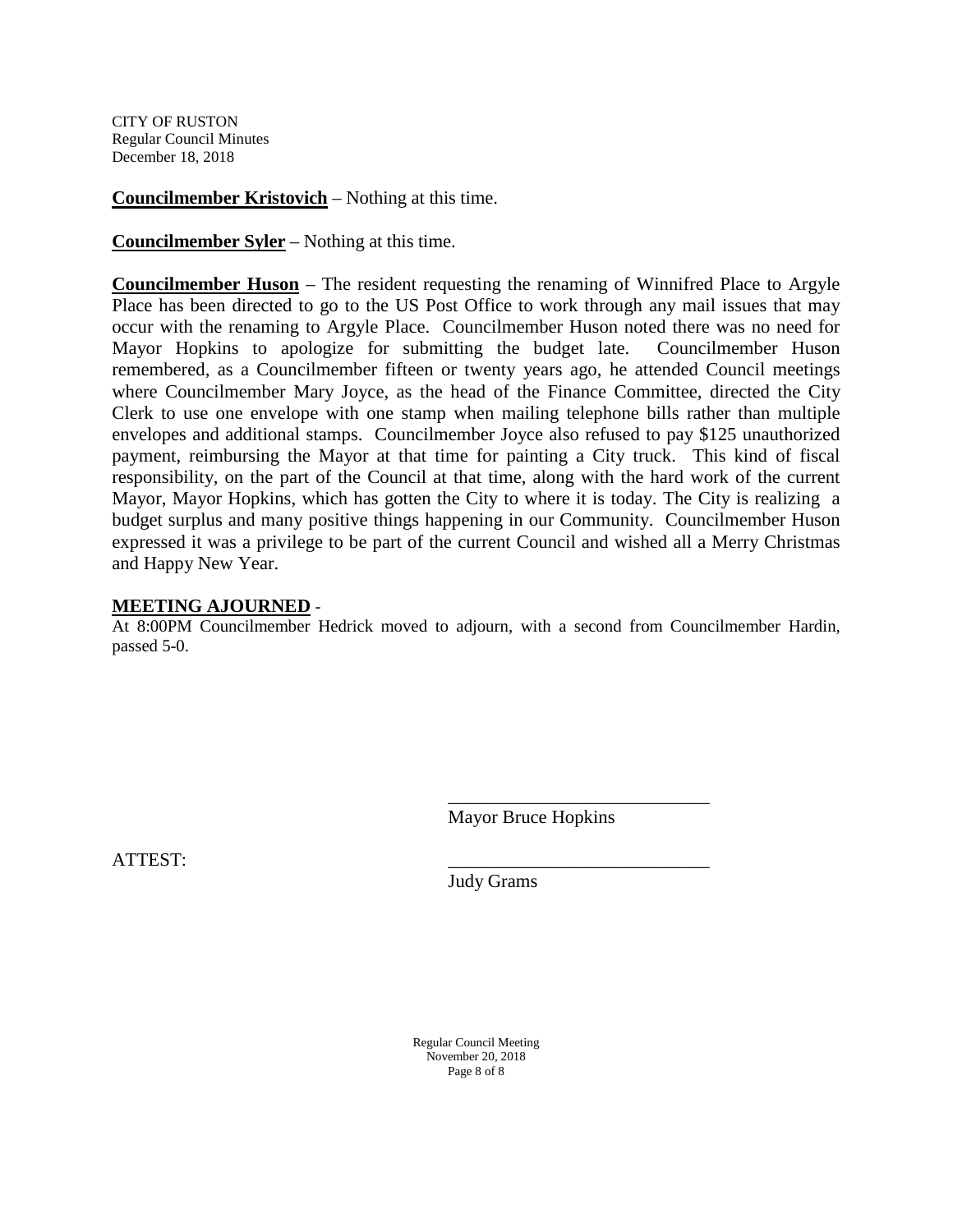

# **Chief's Report Ruston Police Department** Tuesday, December 18, 2018

# **Chief of Police:**

During the month of November 2018, the Police Department responded to 120 calls for service in Ruston. This number is made up of dispatched calls, officer initiated calls, and traffic stops, and it does not include any calls for service that took place in the City of Tacoma where Ruston officers responded. As a comparison for the same month, Ruston officers responded to 82 calls for service inside the Point Defiance Park.

Chief Bautista has been appointed to serve as a committee member with the Washington State Criminal Justice Training Commission's (CJTC) Peace Officer Certification Program. This committee reviews and adjudicates cases in which a law enforcement officer's actions may result in revocation of his/her CJTC peace officer certification.

The Point Defiance Park director has requested the Department extend its' services to the park for 2 extra weeks in January, which we will likely grant.

# **Personnel Issues:**

The Department has completed the background for a part-time officer who is anticipated to start in January. He is a former deputy-sheriff and city police officer, is currently a supervisor of investigations with the Washington Department of Health, and is working toward a Ph.D. in Public Policy.

# **Civil Service Commission:**

The Civil Service secretary position is still advertised and there are no applicants at this time.

# **Equipment:**

Nothing to report.

# Training:

Nothing to report.

Please contact me by phone (253) 459-9212 or by email nestor bautista@rustonwa.org if you have any questions or concerns regarding this month's report. Submitted By: Nestor Bautista